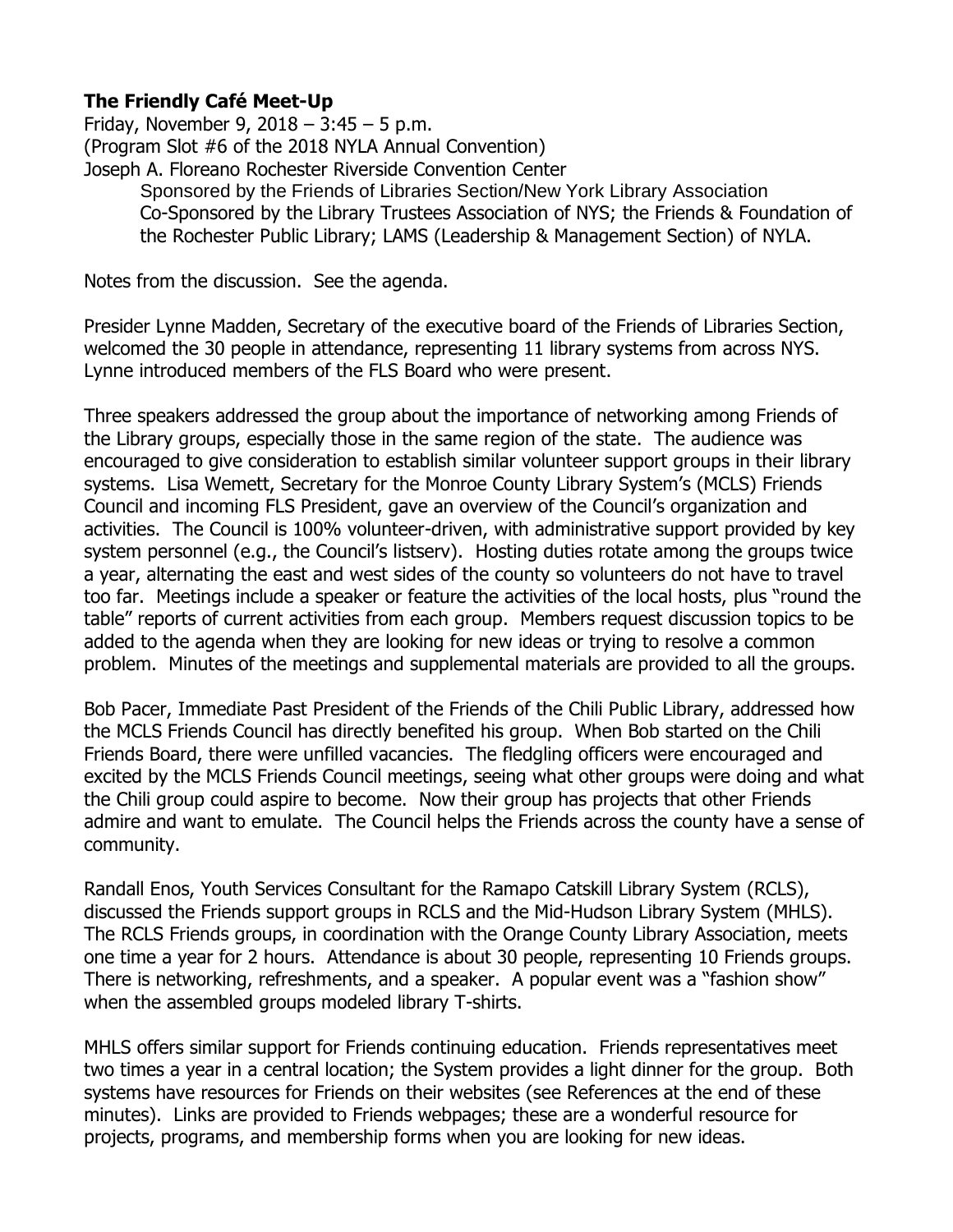Minutes of the Friendly Café Meet-Up Page 2 of 3

Our discussion moderator was Kenya Malcolm of the Friends of the Ogden Farmers Library, Spencerport, Monroe County. Each audience member was asked to introduce themselves and to cite one way the group promotes joining the Friends. Some of the membership promotion and recruitment efforts were:

- encouraging members of the library's Board of Trustees to join the Friends
- sending individual e-mail notices and posting on the Friends social media accounts that it is "time to renew." Similar reminder notes can be put on mailed newsletters.
- another group sent 100+ reminder letters via USPS and saw a \$1,000 return on their investment of postage
- entering new members into a drawing for a raffle prize (e.g., when the library opened a new café, the prize was a gift certificate to the café)
- updating the group's membership brochure and offering additional levels of membership, including a lifetime membership, increased revenue; another group involved a professional graphic designer to create a new brochure with a more polished look
- rolling renewal dates over the course of the year keeps membership numbers steady
- be visible: get a banner or table drape to use in the library or at community events, where volunteers will be handing out membership brochures ("please join us!")
- consider starting auxiliary groups, such as a Junior Friends group for teens or a young adult group for millennials/30-somethings
- keep your message out there on electronic bulletin boards, whether it is a sign board on campus or at the local firehall
- patrons who are avid readers join the Friends to gain preferred access to borrow the new "Hot Books"
- a presence at the local farmers' market encourages neighbors to join the Friends
- put membership brochures or Friends' program fliers in books as they are checked out at the Circulation Desk. Have signage about joining the Friends and have a stack of brochures visible, encouraging patrons to help themselves.
- a Facebook page reminds followers of Friends activities; see if the staff member who provides technical support to the library might help a volunteer set up a page
- the "carrot" of an invitation-only preview sale for Friends, prior to the public start to the annual book sale, can recruit many new members
- gift memberships can be promoted for anniversaries, holidays, etc. One FLS Board member gave memberships to his family so they would see what his volunteer service was about when they received the group's newsletter!
- at library programs underwritten by the Friends, a Friends member promotes the group's work, makes a membership pitch to the audience, and distributes forms to join the group

Regarding the last item, we cannot assume "everyone" knows what the Friends do. The general public may not be fully aware of the Friends role as a volunteer support group for the library. They might respond, "Of course, I'm a friend of the library" – note the lower-case F. Educating the public about our mission, our purpose, and the "extras" we purchase for the library needs to be an ongoing process.